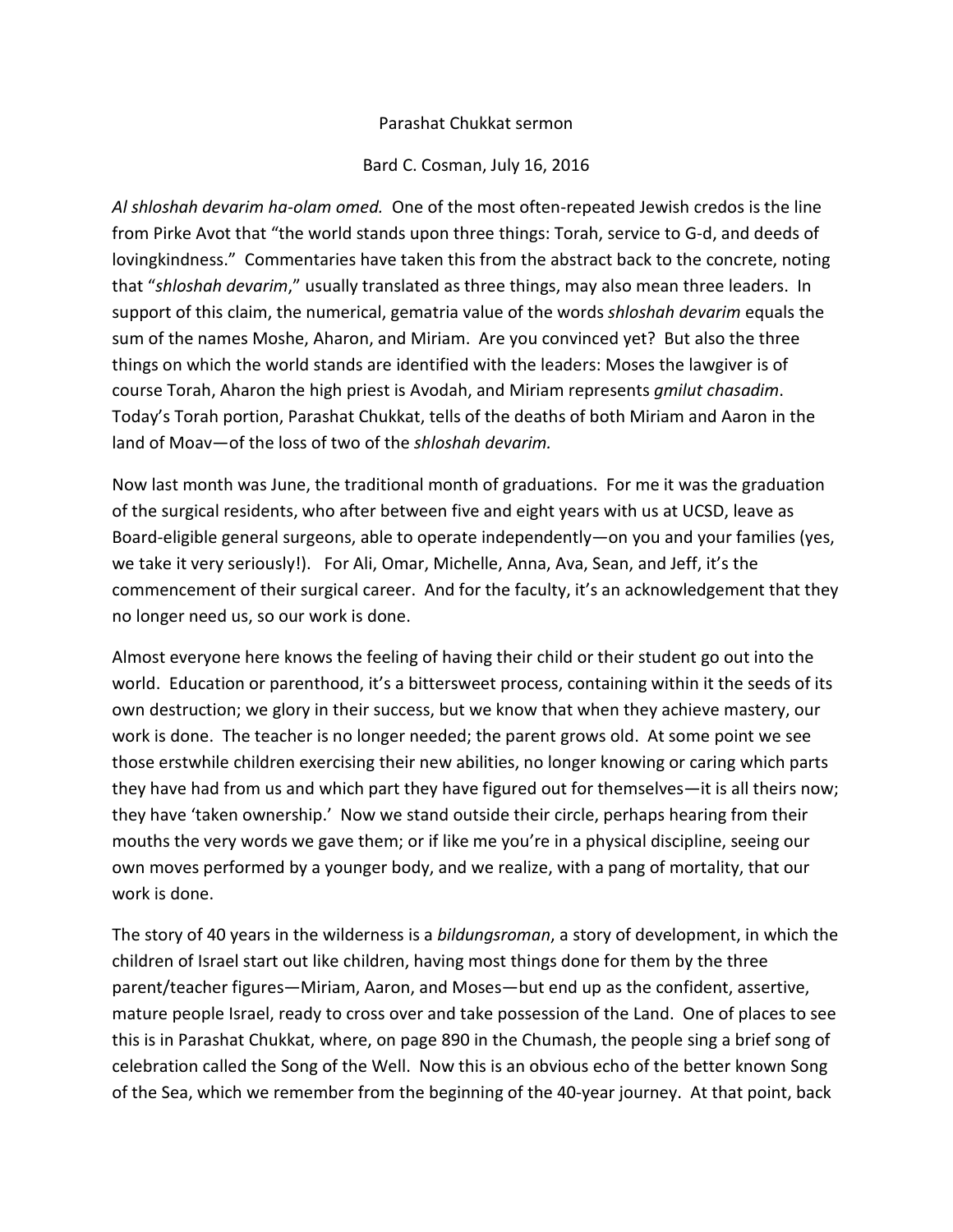in Exodus, Moses leads the people (or maybe just the men) in the Song of the Sea, and then, on the other side of the desert *mechitzah*, Miriam leads the women in the same song. These two versions of the Song of the Sea respectively begin "*az yashir Moshe*…" and "*vata'an lahem Miriam*…"—in other words, these songs require a leader: they are what they call in camp "repeat after me songs." In contrast, 40 years and a lot of growing-up later, in our Torah portion—page 890, verse 17—the people sing the Song of the Well unlead by anyone: it starts "*az yashir Yisrael*." They have just lost two of their *shloshah devarim*, but they are celebrating—singing by and of themselves!

Now those leaders, those *shloshah devarim* really were special, and their loss was keenly felt. That's because Hashem provided something miraculous because of the individual merit of each one. The manna, which fed the people and gave them complete nutrition without even the need to defecate, was given in honor of Moses. The protective clouds of glory had Aaron's name on them. And the miraculous well which follows the Israelites through the desert, the same well that was separately created on the eve of the very first Shabbat, was given in honor of Miriam, continuing her lifelong association with water.

So when Miriam dies, right away the people are afflicted by thirst. They complain to Moses, who strikes the rock instead of speaking to it, getting them water at the expense of his permission to enter the Land. It's water that slakes thirst, to be sure, but these are the waters of strife, the *mei merivah,* not the harmonious waters of Miriam's well, which is truly gone because Miriam is gone. And then when Aaron dies, right away the people are bitten by snakes. To understand that one, we must review the function of 'clouds of glory.' According to legend there were seven clouds of glory: six arranged in a cube around the people as they traveled--one on each side, one above, and one below. The seventh cloud moved ahead of the people, leveling mountains—all except for Mount Sinai, Mount Hor and Mount Nevo—and filling in valleys to make the walk easier, and, importantly for this discussion, destroying poisonous snakes so the people wouldn't encounter them. When this serpenticide cloud of glory disappears, the next thing that happens is, predictably, an epidemic of snakebite. Moses again provides a serviceable, if second-rate and somewhat dangerous, substitute: he fashions the *Nechushtan*, the copper snake-on-a-stick effigy that cures anyone who looks up at it. It's the Jewish original for the staff of Asclepius, the symbol of medicine that the AMA thinks is from Ancient Greece. But again, it's not quite the same as what Aaron provided: the *Nechushtan* is a potential target for idol-worship: years later, King Hezekiah will destroy it as part of his divinely approved anti-idolatry campaign, in what can only be considered a rebuke to the memory of Moses.

As the leaders and teachers fall away, the miracles disappear, and life gets harsher and more realistic. No longer cosseted by miraculous wells and clouds of glory, it's as if the people have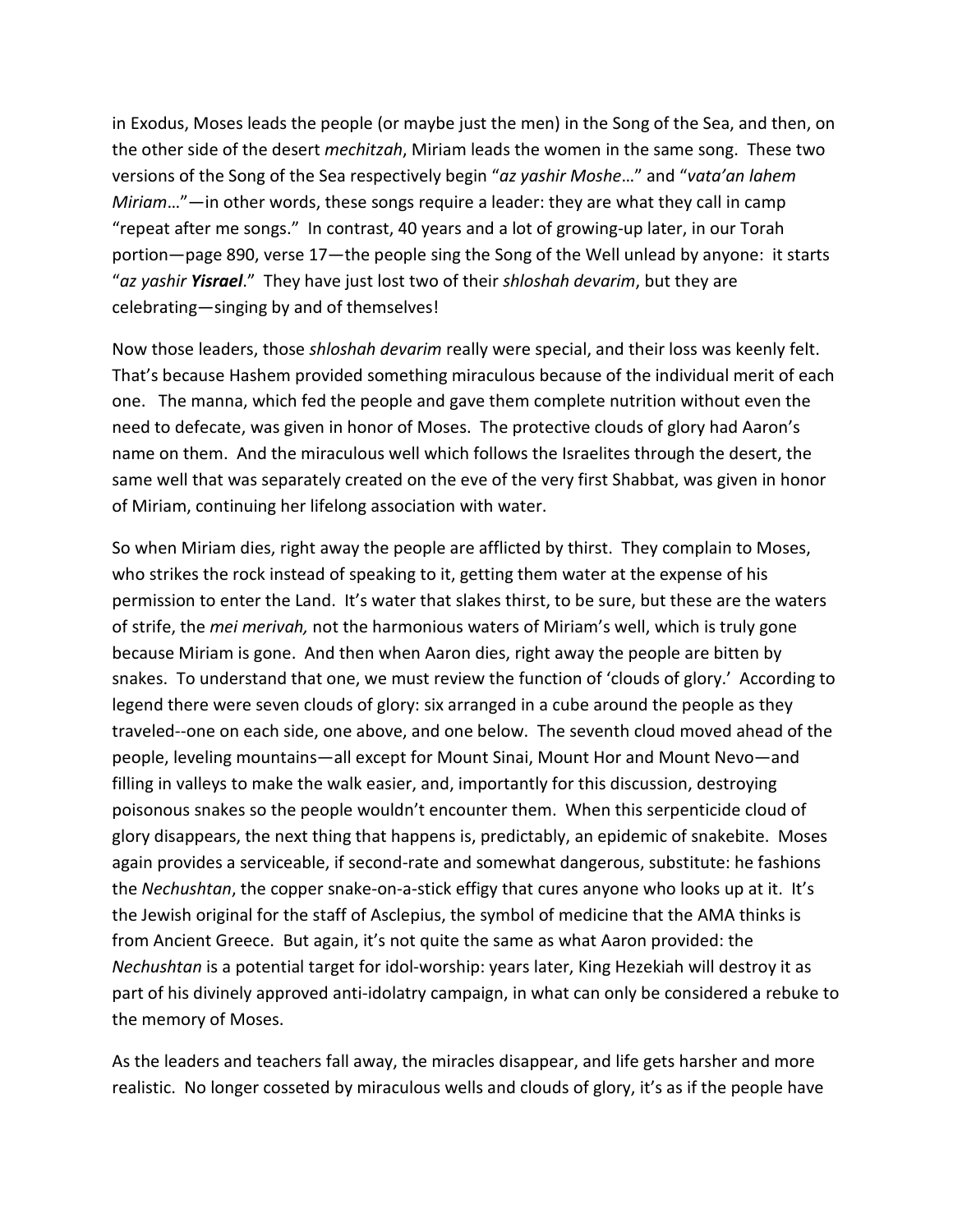emerged from a coddled childhood into a world where food and shelter have to be worked for. When you're a child, if there is food on the table and a roof over your head, you don't question how they got there; you take it for granted. And if Aunt Miriam and your two uncles take you on a camping trip, you figure they'll pack everything you'll need. The adults provide food, drink, shelter, and of course sunblock and insect repellent (those are the clouds of glory). But if the camping trip is long enough, you learn to set up your own tent, and you start planning and obtaining the meals instead of simply eating what's provided. The former child has taken ownership of the trip and, if the day's hike has gone well, also leads the singing around the campfire. The absence of aunts and uncles from the circle of firelight—the absence of camp counselors, teachers, and parents--is hardly noticed, because their work is done.

So much for the students as their graduation approaches—what about the teachers? Can we actually hear their voices? For Aaron, it's notoriously difficult. Rashi fills in the scene of Aaron's death step by heart-wrenching step, as Moses and Aaron's son Elazar lead Aaron up Mount Hor. Moses tells Aaron that this is the death he himself would like to die, formally passing along his crown to his son—but, Moses laments, he has no children. In a harrowing private ritual on top of the mountain, they enter a cave, light a lamp, strip off Aaron's priestly vestments and put them on Elazar. Then Moses instructs Aaron to lie down on a bed, tells him to close his eyes and close his mouth, and then watches as Aaron's life is taken by a divine kiss. And through the whole ordeal, Aaron remains silent, just as he was at the death of his sons Nadav and Avihu—"*vayidom Aharon*." Commentators approve Aaron's silence as a kind of higher fatalism to which we might all aspire; but it's hard to dismiss the possibility that Aaron was dumbstruck with grief, with fear, or perhaps even with impotent rage.

But while it's hard to hear Aaron's voice or understand his experience, I think we can hear Miriam, and it's through the Song of the Well—that well to which Miriam, who was the first to die by a divine kiss, is still linked. The people sing about a well which has been with them in the wilderness. Now we are on page 890, verse 18. This well they are celebrating, they say, was *dug by their leaders* with their staffs or walking sticks, and with something that gives law: "*bimchokeik b'mishanotam*." Rashi gives two interpretations of this jarring statement: the first is that the word 'leaders' (*sarim*) just refers to Moses and Aaron, and the walking sticks are their staffs, already known to be miraculous. This interpretation fails if you view the word "*m'chokeik*" as meaning lawgiver—it's translated in our *Etz Chayim* Chumash as mace, but in the Stone Chumash and many others as lawgiver—it means something or someone who gives *chukim*. Rashi is clearly uncomfortable with his initial reading: "leaders of the people" usually means the tribal chieftains—Nachshon ben Aminadav and the others—and if the 'lawgiver,' Moses, is mentioned separately, then "leaders of the people" can't mean Moses and Aaron.